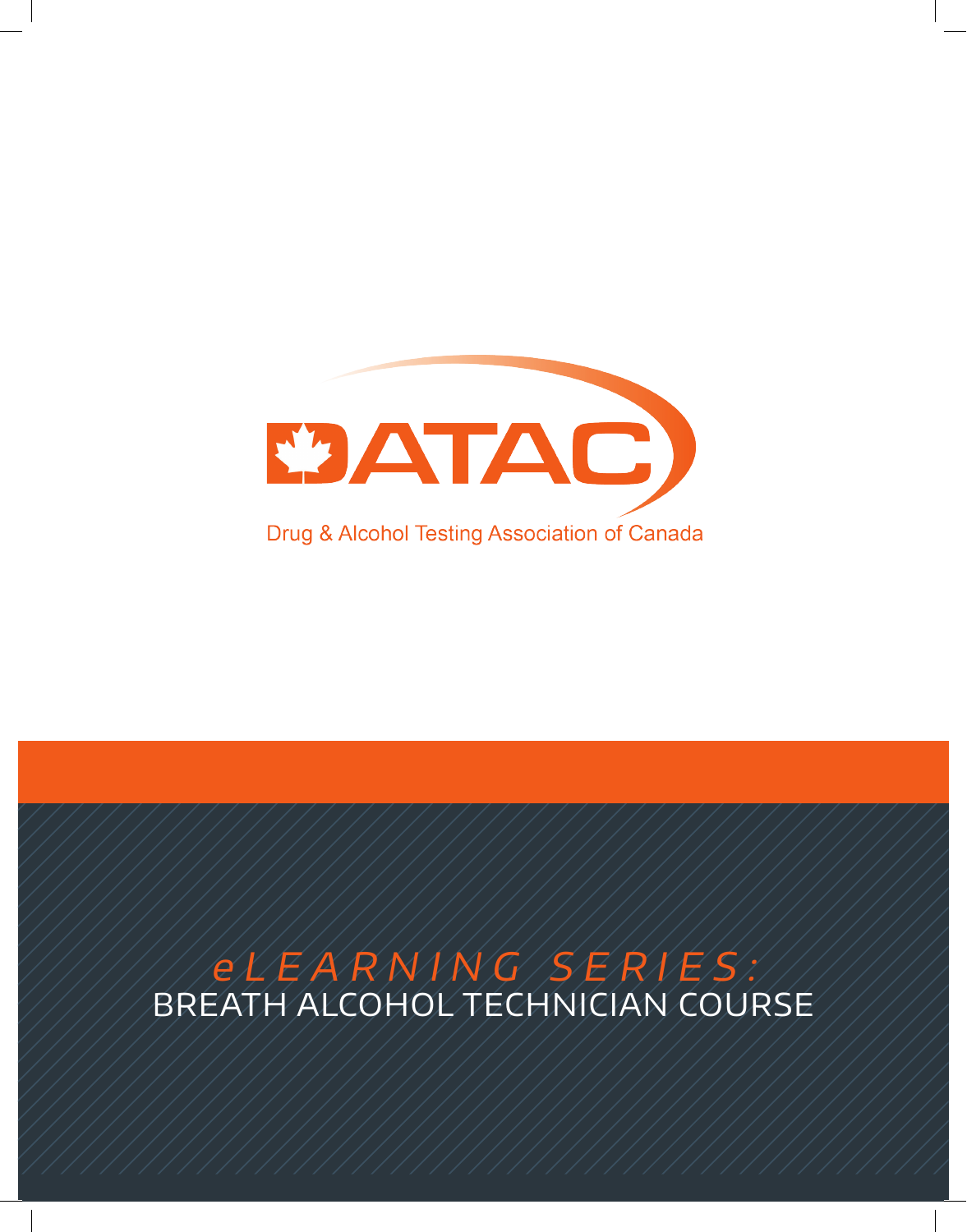

# **Become a certified DOT-compliant alcohol technician**

**DATAC's self-led, online certification program covers all aspects of alcohol testing as mandated by the federally-regulated United States Department of Transportation (DOT).** 

**Technicians will not only be competently trained in regards to alcohol screening and confirmation testing, but will also be provided with a full understanding of the regulations, policies and procedures within the alcohol testing field.** 

Designed with the needs of today's professional in mind, this module-based course is compatible with smartphones and tablets providing the flexibility needed to complete the training course in today's fast-paced Canadian workplace.



DOT Compliant

Drug & Alcohol Testing Association of Canada (DATAC) Copyright © 2014 D-122 Commerce Park Dr Barrie, ON L4N 8W8 (866) 324-7093 info@datac.ca